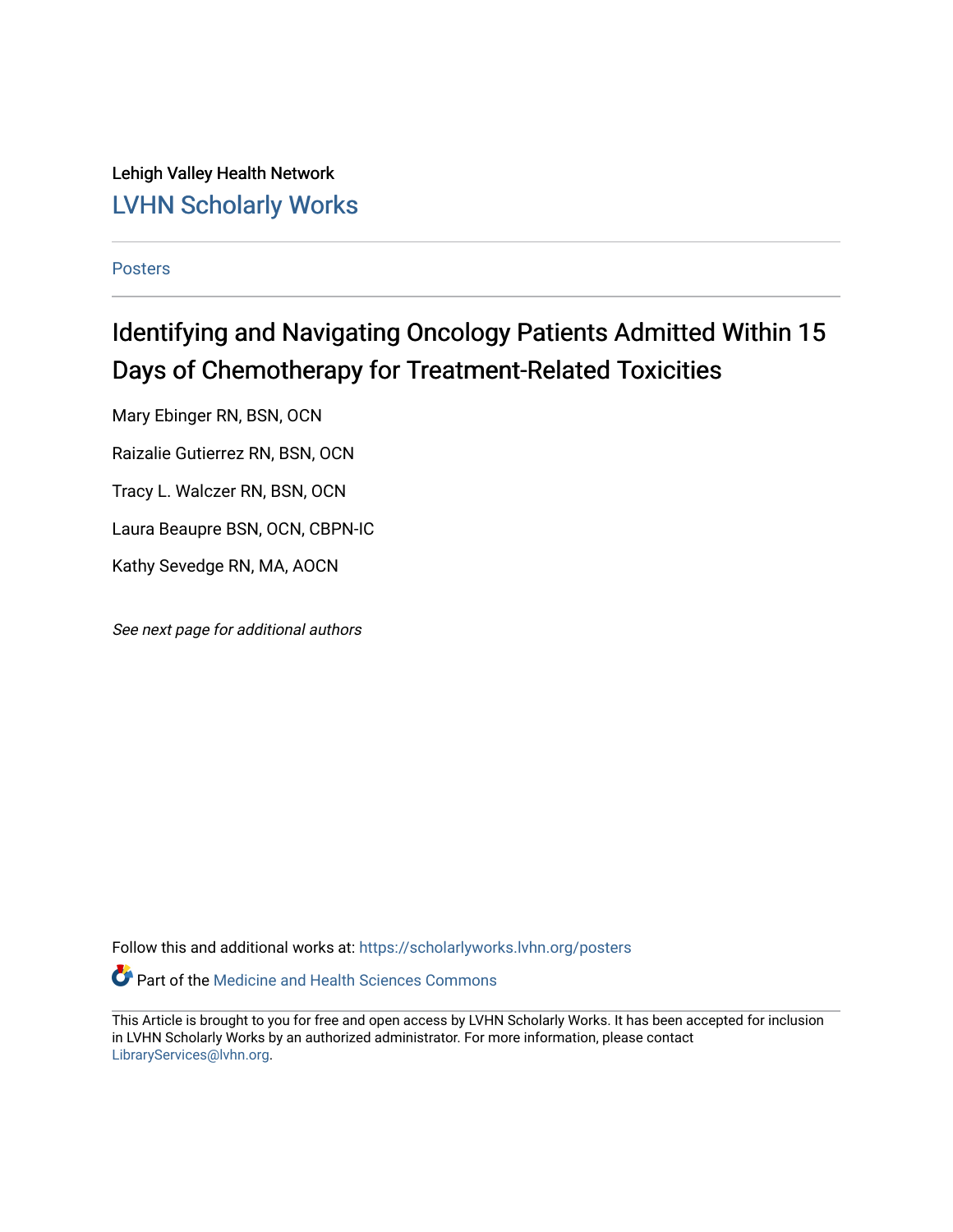#### Authors

Mary Ebinger RN, BSN, OCN; Raizalie Gutierrez RN, BSN, OCN; Tracy L. Walczer RN, BSN, OCN; Laura Beaupre BSN, OCN, CBPN-IC; Kathy Sevedge RN, MA, AOCN; Alicia Afif RN, MSN; Freda Barnes; Martiza Y. Chicas RN, PCCN; Angela Miller RN; Alyssa Pauls RN, BSN, OCN; Cynthia Smith RN; and Jeanne Kenna RN, OCN